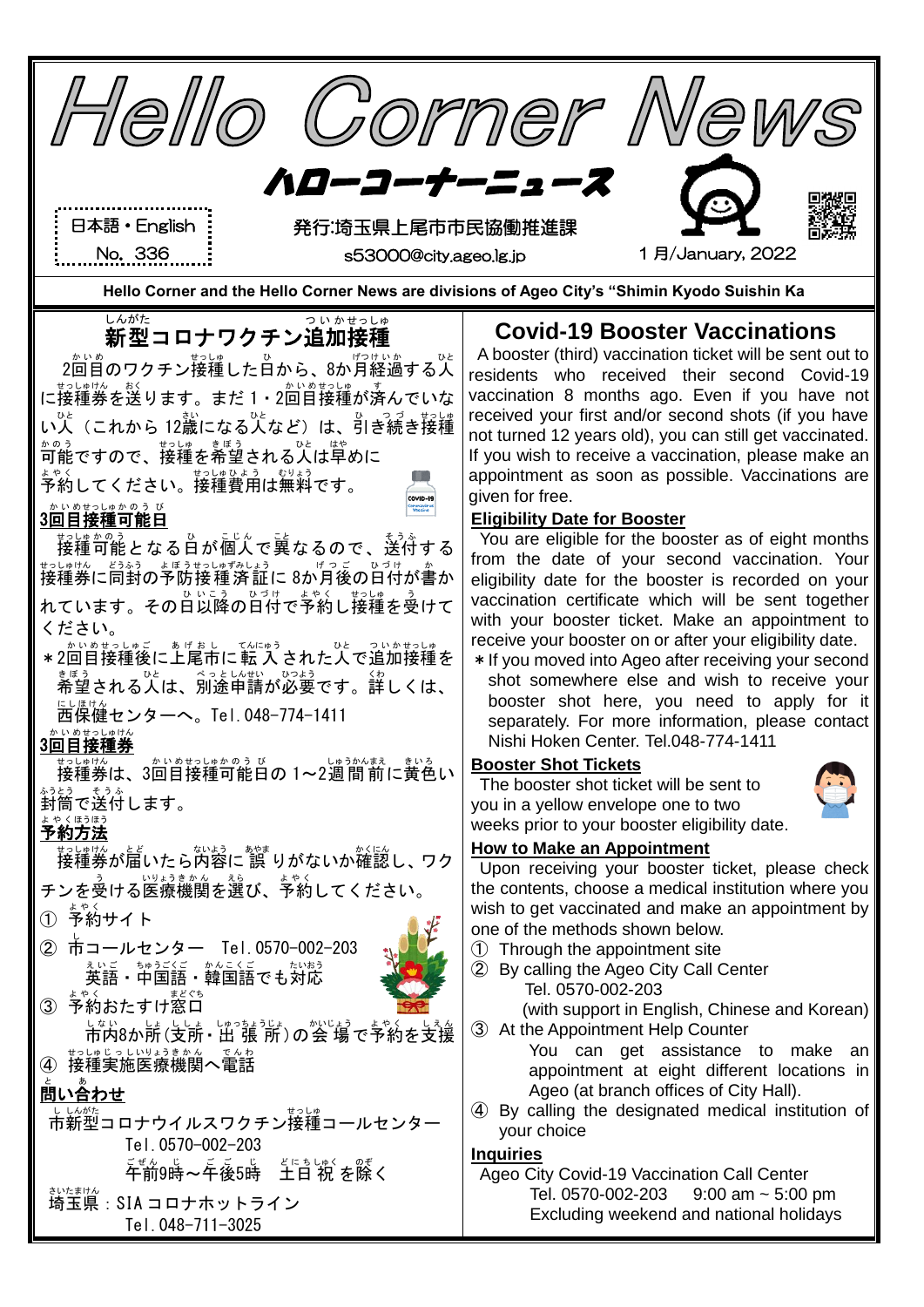

- ・You have additional tax deductions (a social insurance premium deduction, life insurance premium deduction, etc.);
- ・You paid a medical bill that exceeds a certain amount; or

がある

・ 一定額以上の医療費を支出した

・ ー定の要件のマイホームの取得などで住 宅ローン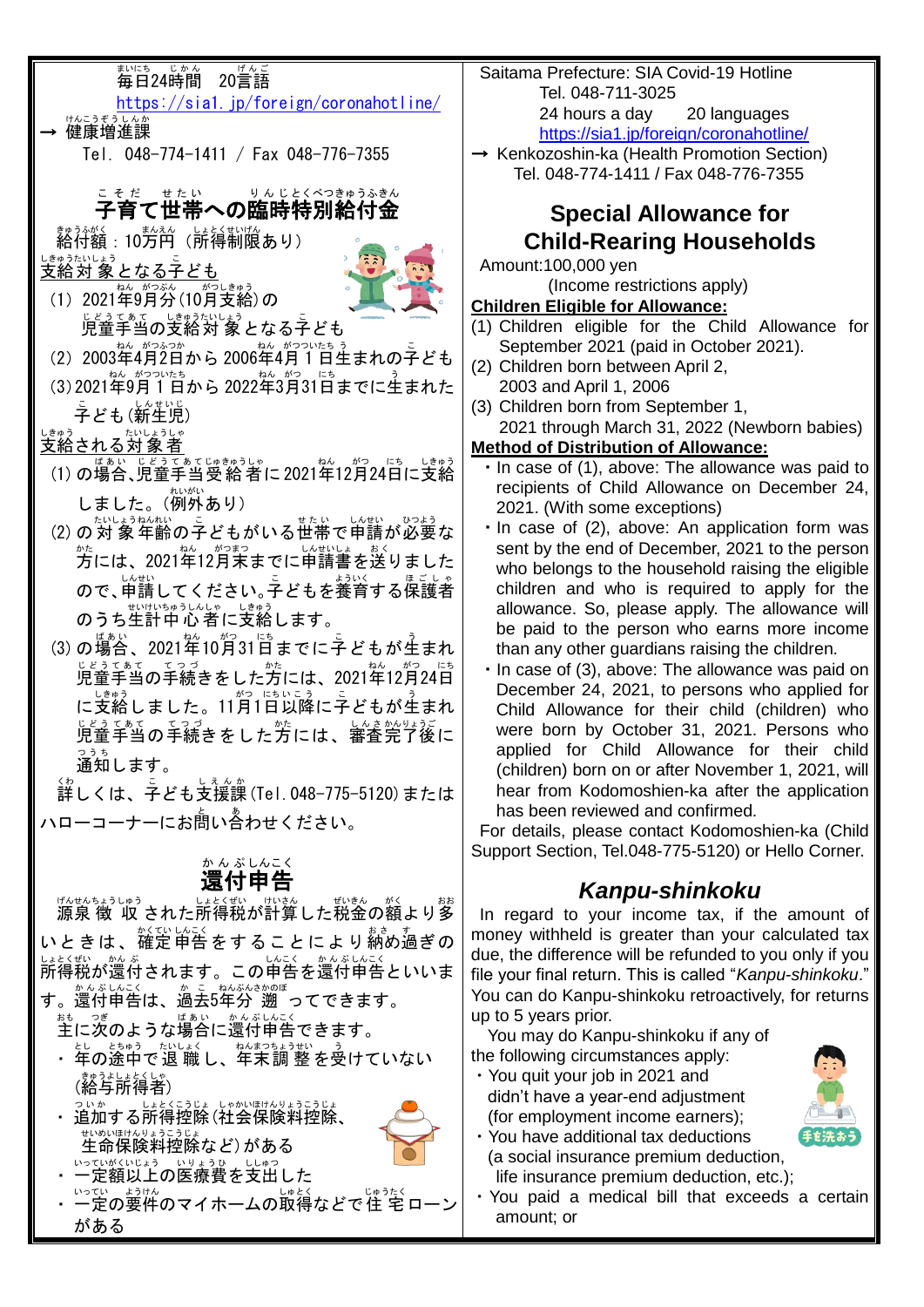| しんこく<br>ひつよう<br>申告に必要なもの<br>きゅうよしょとく こうてきねんきんとう げんせんちょうしゅうひょう げんぽん<br>・給与所得・公的年金等の源泉 徴 収 票 (原本)<br>いんかん<br>・印鑑<br>・ <sup>ゕんぷきん</sup> 、ぅ゜ヒ゜ こぅぎ゜つぅょぅ゜レ <u>。</u> くしゃぁぃぎ<br>・還付金を受け取る口座の通 帳 (申告者名義)<br>ほんにんかくにん<br>しょるい<br>ざいりゅう<br>・マイナンバーと本人確認ができる書類(在 留 カー<br>うんてんめんきょしょう<br>ド、運転免許証など)<br>ひと<br>ふよう<br>・扶養している人のマイナンバーがわかるもの | requir<br>To file yo<br>$\cdot$ Origin<br>· Seal (<br>the ap |
|-------------------------------------------------------------------------------------------------------------------------------------------------------------------------------------------------------------------------------------------------------------------------------------------------------------------------------|--------------------------------------------------------------|
|                                                                                                                                                                                                                                                                                                                               | • You b                                                      |
|                                                                                                                                                                                                                                                                                                                               | incom                                                        |
|                                                                                                                                                                                                                                                                                                                               | $\cdot$ Bankl                                                |
|                                                                                                                                                                                                                                                                                                                               | • My Nu                                                      |
| その他申告に必要な書類については、上尾税務署に                                                                                                                                                                                                                                                                                                       | (e.g.<br>· Your o                                            |
| お問い合わせください。                                                                                                                                                                                                                                                                                                                   | For th<br>with the                                           |
| → 上尾税務署(西門前577)                                                                                                                                                                                                                                                                                                               | $\rightarrow$ Ageo<br>Tel.                                   |
| Tel. 048-770-1800<br>じどうおんせいあんない<br>(自動音声案内)                                                                                                                                                                                                                                                                                  | (V                                                           |
|                                                                                                                                                                                                                                                                                                                               |                                                              |

### 国民 年金 こくみん ねんきん

にほんこくない<br>日本国内に住む全ての人は、国籍に関わらず、20歳に なると会社員や公務員、またはその被扶養配偶者以外 \_ ひとし、こくみんもも。だい こう ひ ほけんしゃ \_ かにゅう<br>の人は、国民年金 (第1号被保険者) に加入することに なっています。<sup>加ゅうてっぱ</sup><br>なっています。加入手続きは不要で、20歳になってか らおおむね 2週 間以内に、日本年金機構から納付書や 年金 ねんきん 手帳 てちょう が郵送 ゆうそう されます。保険料 ほけんりょう は月額 げつがく 16,610円 えん (2021 \*^ど、です。<sub>ぼりのえる</sub><br>年度)です。保険料が納められない場合には、「学生納付 <u>とないましど</u><br>特例制度」や「免除制度」、「納付猶予制度」がありま すので相談 そうだん してください。

— <sup>ほゖんねんきんか</sup><br>→ 保険年金課

Tel.048-775-5137 / Fax 048-775-9827

#### 出 産 育児 一時 金 しゅっさんい く じ い ち じきん

きんかいしょうまいどう たいしょうがい しゅうきん かいがい てっしゅうきん など)に対する「出 産育児一時金」の額が変わりまし た。2022年1月以降に第1子を出産する場合、40 まん。せんふいじょうまいど<br>万8千円が支給されます。なお、産科医療補償制度の たいよう<br>対 象となる出 産の場合は、引き続き42万円の支給で す。医療機関への直 接 支払制度を利用する出 産の <sub>ばぁぃ いせい ふょぅ</sub><br>**場合は、申請は不**要です。

\*海外での出 産 など、 直 接 支払制度を利用しない ばぁぃ<br>場合は、保険年金課で「出 産育児 一時 いちじ 金 きん 」の支給 しきゅう 申請 しんせい が必要 ひつよう です。

→ 保険年金課

Tel.048-782-6481 Fax 048-775-9827



ought a house which satisfies the designated ements, and you applied for a housing loan. our return, you will need the following items:

- al withholding slip for employment ie or public pensions
- 'hanko)
- book (in the name of oplicant) to receive the refund



dependents' My Number

he other documents needed, please check Ageo Tax Office.

Tax Office (Nishi-Monzen 577)

048-770-1800

oice recorded messages only)

# **National Pension**

All residents in Japan, regardless of nationality, are required to join the National Pension System (Type 1 insured) when they turn 20 years old, with the exception of company employees, public servants and their dependent spouses. You don't need to go through any procedures to join the National Pension System. Within approximately two weeks of your  $20<sup>th</sup>$  birthday, the Japan Pension Service will send you contribution payment notices and a pension book via postal mail.

The monthly contribution amount is 16,610 yen (for the fiscal year of 2021). If you are unable to make your payments for financial reasons, you are advised to apply for the "Special Payment Program for Students," the "Exemption Program" or the "Payment Grace Program." Please contact Hokennenkin-ka for consultation.

 $\rightarrow$  Hoken-nenkin-ka

(National Health Insurance and Pension Section) Tel. 048-775-5137 / Fax 048-775-9827

# **Childbirth Lump-Sum Allowance**

The amount of the "Childbirth Lump-Sum Allowance" has changed for childbirth which is not subject to the Obstetric Compensation System (e.g., birth given outside of Japan). If you give birth to your first child during or after January 2022, you will receive the allowance of 408,000 yen. In case of childbirth subject to the Obstetric Compensation System, the amount remains at the current rate of 420,000 yen. If you utilize the system in which the allowance is paid directly to your medical institution, no application is needed.

- \*If you don't utilize the direct payment system because you are going to give birth overseas, you are required to apply for the "Childbirth Lump-Sum Allowance" at Hoken-nenkin ka.
- $\rightarrow$  Hoken-nenkin-ka (National Health Insurance and Pension Section) Tel. 048-782-6481 / Fax 048-775-9827